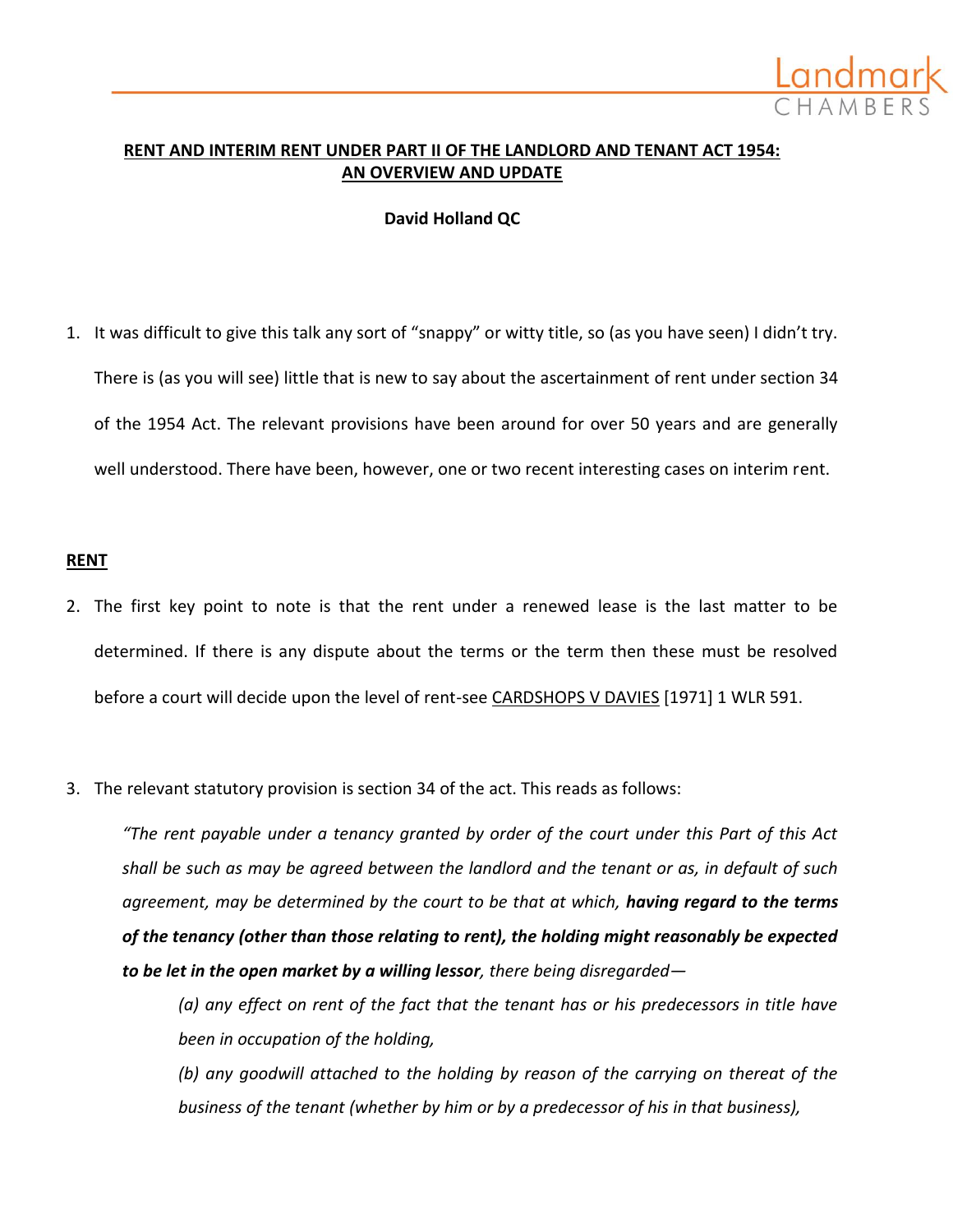

*(c) any effect on rent of an improvement to which this paragraph applies, (d) in the case of a holding comprising licensed premises, any addition to its value attributable to the licence, if it appears to the court that having regard to the terms of the current tenancy and any other relevant circumstances the benefit of the licence belongs to the tenant."*

I have emphasised the most significant passage.

# "Open market" valuation: basic principles

- 4. The first and fairly basic point to note about this provision is the nature of the court's task here. As the House of Lords pointed out in O'MAY V CITY OF LONDON [1982] 2 WLR 407, whereas the court has an element of discretion in deciding upon the term and the terms of the new lease under sections 33 and 35 respectively, its decision under section 34 is a matter of valuation rather than discretion.
- 5. The valuation date is technically the commencement date of the new tenancy (see LOVELY & ORCHARD V DAEJAN [1978] 1 EGLR 44). By reason of section 64 of the act, that date is technically some months after the date of any hearing. In practice the court will determine the issue on the evidence before it and will, effectively, determine the rent as at the hearing date unless there is, on the evidence, any reason to suppose that the market will alter in the supervening months.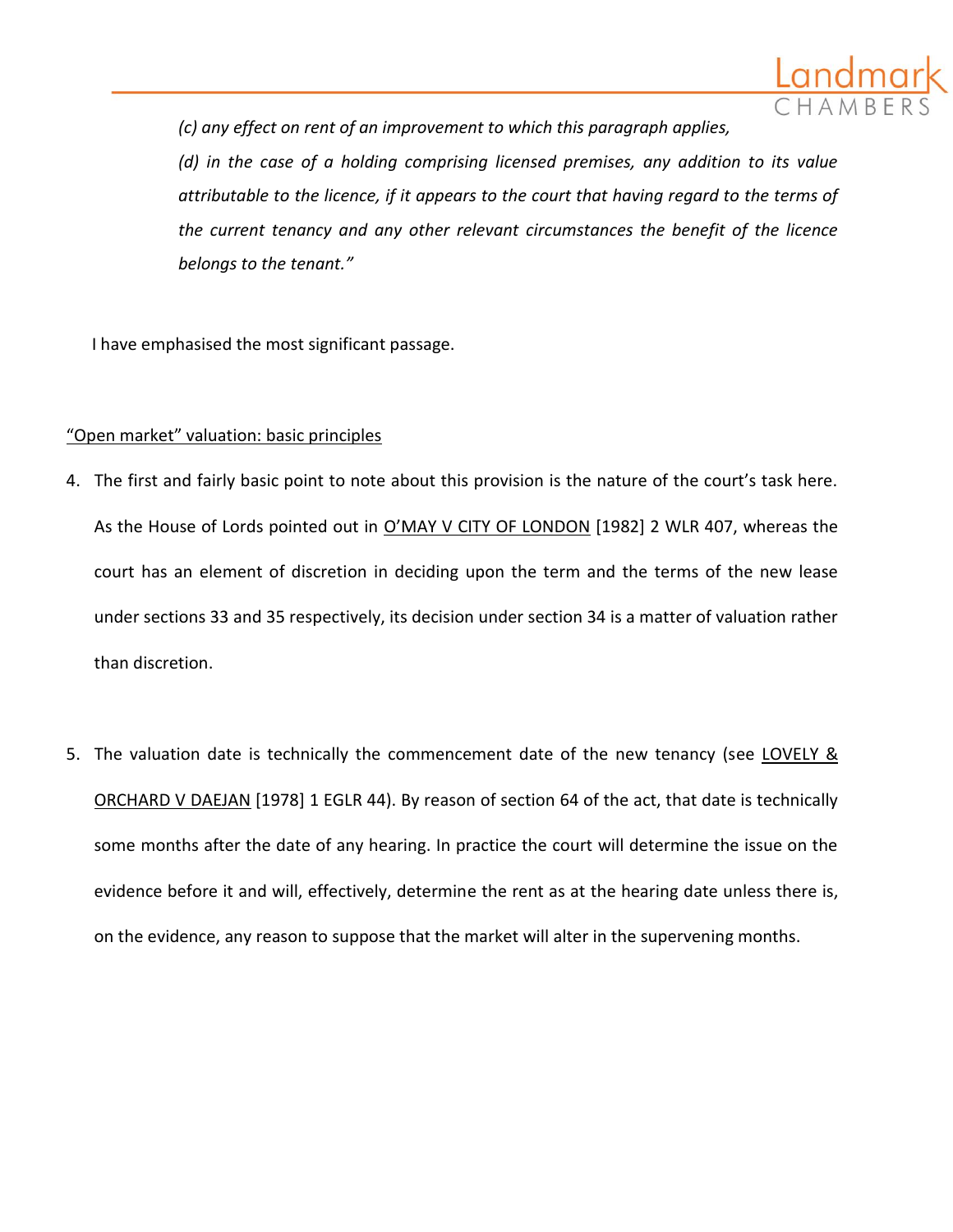

- 6. The statutory formulation is, as I have stated, familiar and well understood. Very many commercial leases contain rent review provisions in similar if not identical terms. The courts have, over the years, elucidated certain key principles which bear repetition.
- 7. Despite the fact that there is no specific mention of there being a "willing lessee" (as opposed to a "willing lessor") it is taken as read that there is such a creature, being implied from the fact that the hypothetical letting is on the open market. In DENNIS & ROBINSON V KIOSSOS ESTABLISHMENT [1987] 1 EGLR 133 (a rent review case) Fox LJ said that one had to assume that:

*The landlord is willing to let the premises. Equally, the supposed tenant is willing to take the premises. The notion of a letting in the open market between an unwilling lessor and an unwilling lessee (or between a willing lessor and an unwilling lessee) for the purpose of determining a reasonable rent makes no sense*

Dillon LJ said:

*The lease uses the phrases 'full yearly market rent' and 'rent . . . at which the property might reasonably be expected to be let in the open market'. These phrases assume that there is a market in which agreement will be reached for a hypothetical letting of the premises to a hypothetical tenant. That necessarily imports a hypothetical landlord who is willing to let the premises and a hypothetical tenant who is willing to take the premises on the terms prescribed by the rent review clause, ie a willing lessor and a willing lessee"*

8. The courts have also emphasised the hypothetical nature of the exercise. The "willing landlord" and the "willing tenant" are thus abstractions without necessarily having the personal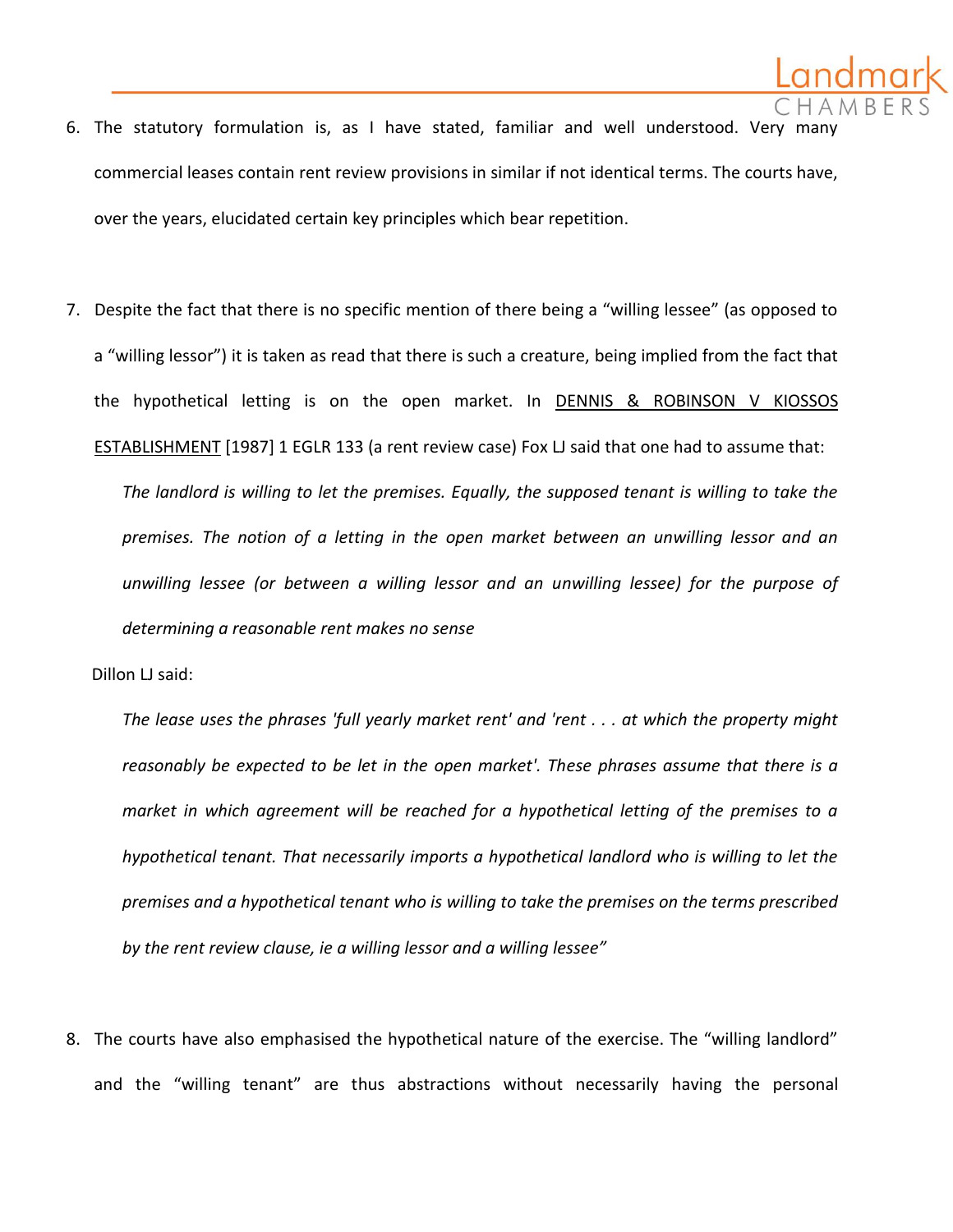characteristics of the actual landlord or the actual tenant. In FR EVANS (LEEDS) V ENGLISH

ELECTRIC (1977) 36 P&CR 185 Donaldson J had this to say:

*"The first, and perhaps the most important, conflict between the parties is whether, in the application of the clause, the willing lessor is to be identified with the landlords and the willing lessee with the tenants…for the purposes of the clause the landlord is an abstraction—a hypothetical person with the right to dispose of the premises on an 18-year lease. As such, he is not afflicted by personal ills such as a cash-flow crisis or importunate mortgagees. Nor is he in the happy position of someone to whom it is largely a matter of indifference whether he lets in October 1976 or waits for the market to improve. He is, in short, a willing lessor. He wants*  to let the premises at a rent which is appropriate to all the factors which affect the *marketability of these premises as industrial premises—for example, geographical location, the extent of the local labour market, the level of local rates and the market rent of competitive premises, that is to say, premises which are directly comparable or which, if not directly comparable, would be considered as viable alternatives by a potential tenant. Similarly, in my judgment, the willing lessee is an abstraction—a hypothetical person actively seeking premises to fulfill needs which these premises could fulfill. He will take account of similar factors, but he too will be unaffected by liquidity problems, governmental or other pressures to boost or maintain employment in the area and so on. In a word, his profile may or may not fit that of the English Electric Co. Ltd., but he is not that company."*

9. However neither party is deemed to be desperate to do a deal. In the EVANS case the judge

continued:

*"whilst the hypothetical tenant is a willing lessee, he is not an importunate one. He wishes to take a lease of the premises, but he is operating in a commercial field and in deciding what to offer by way of rent will take account, covertly or overtly, of the alternative of taking a lease of two or more other premises."*

10. It thus does not matter that, in fact, the present tenant would very likely be the only bidder:

*"The fact that it is very likely that the English Electric Co. Ltd. would have been only the potential lessee is relevant, but its relevance is indirect. It does not matter whether the only potential lessee was this company or the XYZ Co. Ltd. What matters is that in the state of the*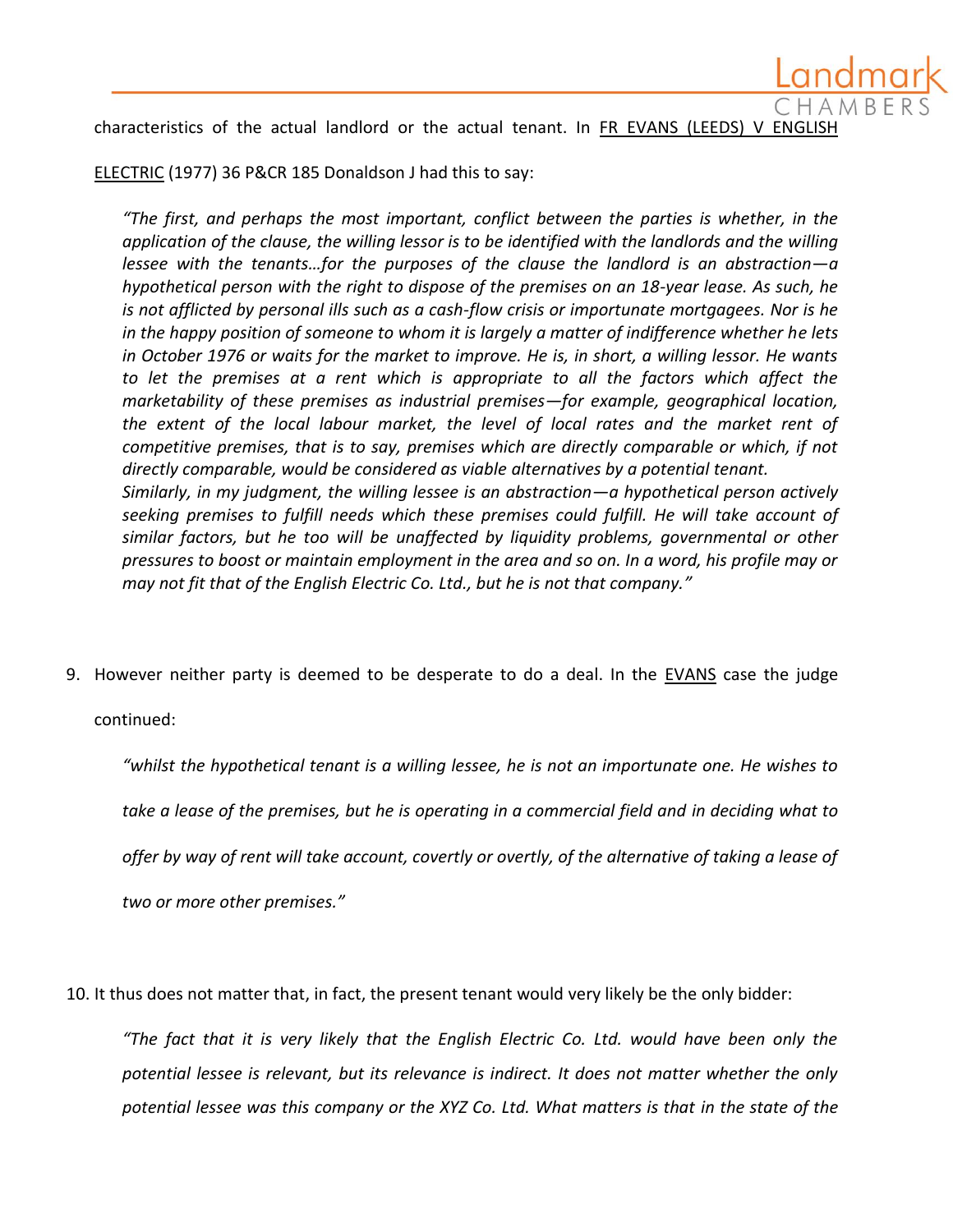

*market there was not likely to be more than one willing lessee. The effect of this fact is not however, decisive because this single potential lessee is to be assumed to be a willing lessee neither reluctant nor importunate, but willing. Just as the hypothetical lessor cannot rely overmuch on the fact that no property similar to the Walton Works is available on the market, so the hypothetical lessee cannot rely too much upon the fact that he has no competitors—he is, and is known to be, a willing lessee."*

11. The corollary of this is that the landlord cannot seek to extract any "ransom value" from the premises. NORTHERN ELECTRIC V ADDISON (1997) 77 P&CR 168 was a claim by the tenant for a new lease of an electricity sub-station. The agreed lease (as had the old lease) contained a clause restricting the user of the premises to an electricity sub-station. On the hearing to determine the rent payable under section 34 the landlord contended that the rent should be increased by a "ransom" element in that no landlord would be willing to let the premises for that use without payment of a premium to reflect the other potential uses to which the site could be put. The Court of Appeal rejected that argument. Potter LJ stated:

*"…the judge was required to assume a willing lessor of premises limited to use as an electricity sub-station, the term already agreed between the parties. That combination of considerations necessarily precluded a notional lessor* unwilling *to let the premises for such restricted use, unless a premium was paid to take into account other potential uses. That is because (a) such an approach would represent a qualification on the overall notion of a willing lessor whose willingness falls to be judged on the assumption that it relates to the lease before the court; (b) because taking into account other potential uses involves ignoring what are in fact terms providing for one use and one use only."*

12. However, the court *can* take into account the fact that there might, in the market, be a special purchaser, for example an adjoining occupier, who would be especially keen to acquire a tenancy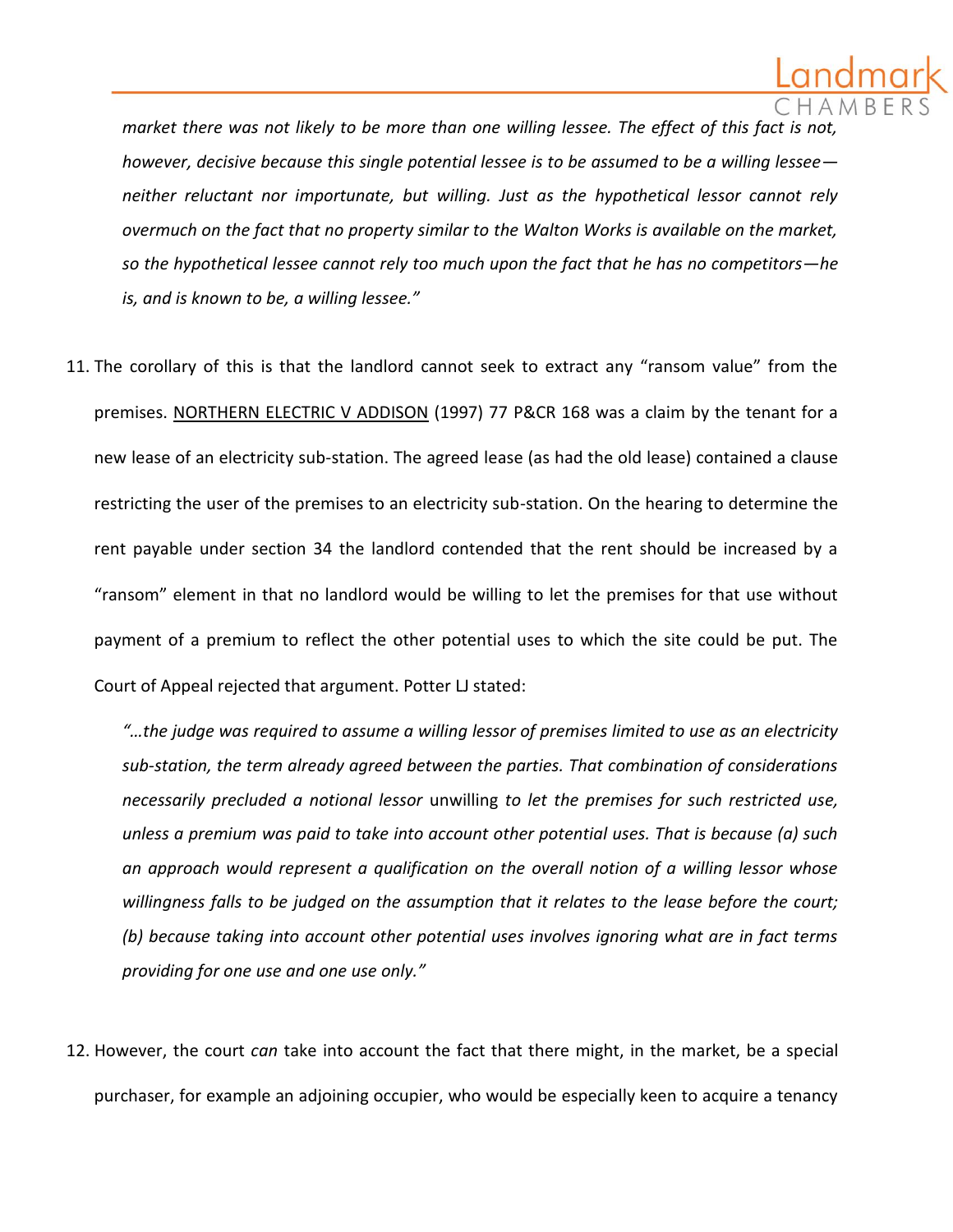of the premises. This might well raise the rent which the notional willing tenant would pay. The court is however not entitled to take into account any overbid by such a special bidder*.* By the same token, the court has to assume that there is or would be a market even where, in reality, no one would actually want to take the premises-see (albeit in another context) CRAVEN (BUILDERS) LTD V SECRETARY OF STATE [2000] 1 EGLR 128).

# 13. As Nourse LJ said in the **KIOSSOS** case:

*"…though it is assumed that there is a market, there is no assumption required as to how lively that market is. The strength of the market and the rental value of the premises in the market are matters for the valuer's discretion based on his own knowledge and experience of the letting value of such premises."* 

# Practicalities

14. In the vast majority of cases the rent will be arrived at by a valuation based on comparable transactions. As to this, in MARKLANDS V VIRGIN RETAIL [2004] 2 EGLR 43, Lewison J said as

follows:

*"Valuation essentially proceeds by analogy. The valuer looks for an analogue which is as close as possible to that which he has to value, and which has been the subject matter of a real transaction. He then works on the premise that if the subject matter of his valuation were to be the subject of a similar transaction, it would command the same value as the analogue. Since the analogue will never be identical to the subject matter of the valuation, the valuer will have to make adjustments to the value revealed by the analogue in order to reflect the differences between the analogue and the subject matter of his own valuation. In the case of a property valuation the analogues are usually called "comparables". In the case of a property valuation typical adjustments will reflect differences between the comparables in location, terms of letting and so on. One obvious difference between different properties is that they will be of different sizes. As a first step towards eliminating the differences in size between a comparable and the subject matter of the valuation the valuer will not take the rent of the comparable and apply it to the subject property. Rather, he will divide the rent of the comparable by the area of the comparable to produce a rate per square foot. The area can be calculated in a variety of different ways, depending on the nature of the property. The RICS*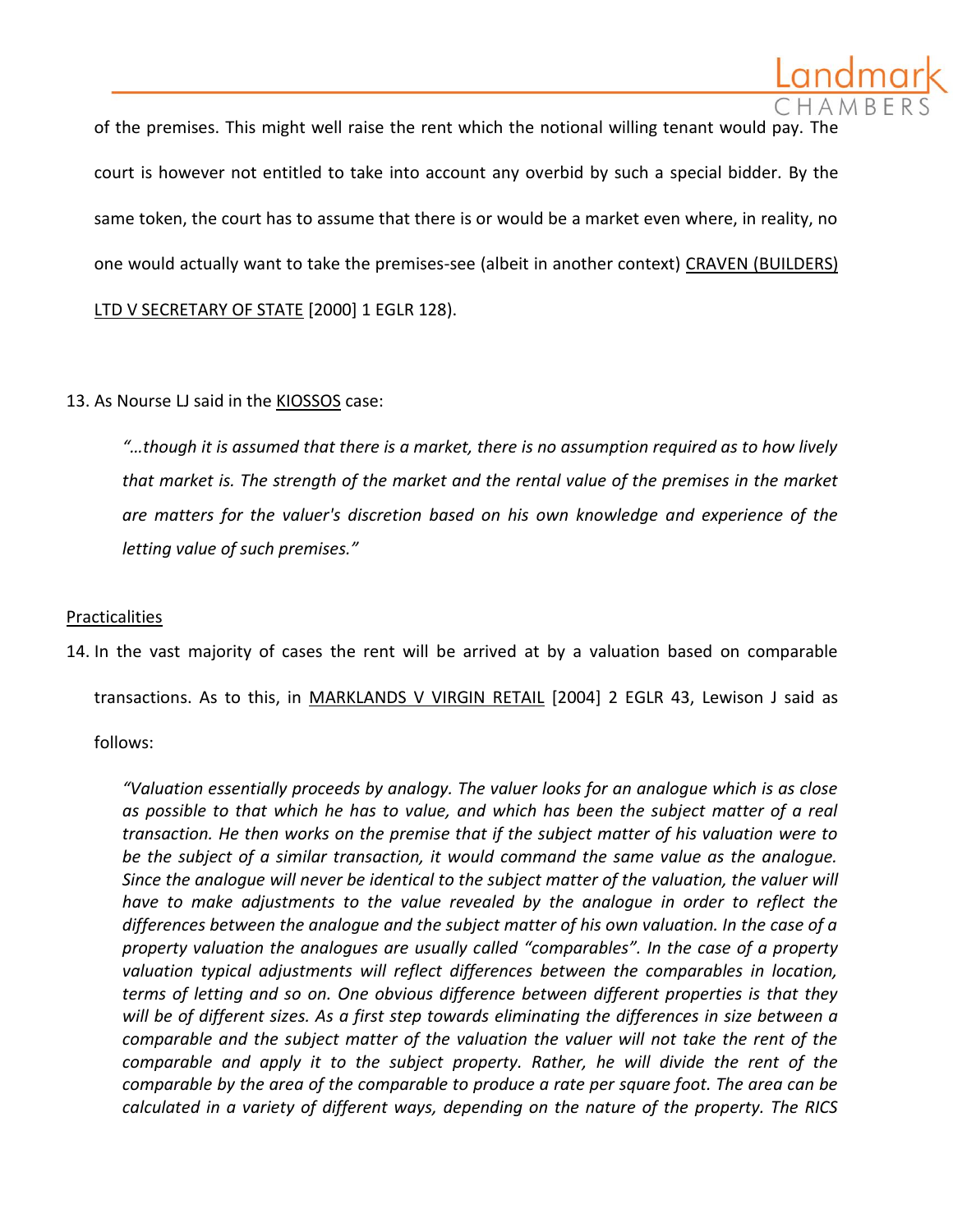

*publish a Code of Measuring Practice to guide practitioners, and it is that Code that the lease refers to. This process of division is called "devaluation". Having devalued the comparable, the valuer can then apply the rate per square foot to the subject property (if necessary making adjustments for the factors I have mentioned). He will then multiply the rate per square foot by the area of the subject property and thus arrive at a rental value. Sometimes, however, the valuer will think it appropriate to make a further adjustment for size, over and above the process of devaluation. This is because the subject property may be considerably larger than the comparable (in which case an end allowance or discount for size may be appropriate); or because a particular comparable may be so small as to produce an extremely high rent if looked at as a rate per square foot (often known as "kiosk rents"). This is essentially the "overall" method of valuation."*

If the current audience will forgive my sloth: I could not have put it better myself and will not

therefore try.

- 15. There are a number of points which arise from this.
- 16. A point which is frequently overlooked is that comparable transactions technically have to be proved by admissible evidence (see ENGLISH EXPORTERS V ELDONWALL [1973] 1 Ch 415). In modern litigation in which courts will much more readily admit hearsay evidence, this becomes less of a problem. Frequently each party's respective valuers will agree a schedule of comparables which will include agreement as to the material facts of each. In such cases the difference between them will revolve around valuation matters such as which is the closest or most appropriate transaction or how one should devalue a particular comparable in order to arrive at the rent for the relevant premises. Occasionally however, one can get cases in which the facts relating to a supposed comparable transaction are not agreed. In such cases, if one or other party wants to rely on a particular comparable, then admissible evidence will have to be called. For example in HOTT V ABP [2012] EWHC 1336 (a case to which we shall have to return more than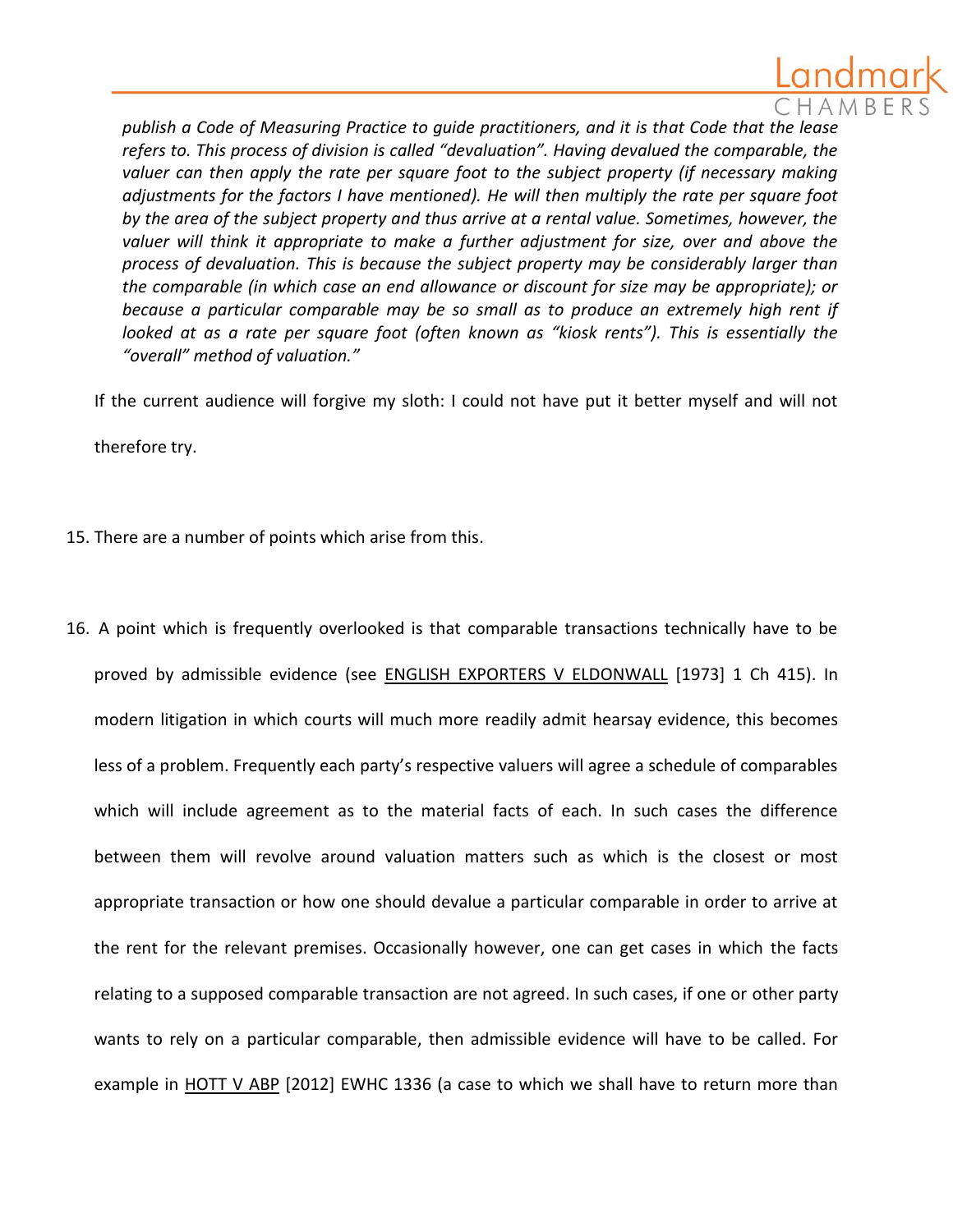once), there was a dispute about the terms of a particular comparable relied upon by the landlord who had to call evidence from someone who had been involved in the negotiations leading up to the deal.

- 17. A further point is that the valuers and the court will only be able to rely on evidence which would have been available to the hypothetical parties at the date of the hypothetical letting. They cannot either seek to obtain disclosure of, or rely on, material which would not have been in the public domain. CARDGRANGE V CORNWALL COAST [1987] 1 EGLR 146 involved a rent review of premises used as a casino. The landlord argued that the rent could be assessed by reference to the trading accounts of the tenant and the actual income generated and profits made in the premises. Scott J rejected this argument. He stated that the hypothetical negotiation was to be assumed to be taking place in the real world in which the tenant's trading accounts were private and would not be available to either the hypothetical landlord or the hypothetical tenant. Thus such information was irrelevant.
- 18. This approach was upheld more recently by Morgan J in an earlier instalment of the HOTT V ABP case ([2011] EWHC 1184 Ch). As we shall see, that case involved the assessment of an interim rent in respect of an oil jetty. The landlord was the Harbour Authority and was entitled to charge ships and cargo dues under the Harbours Act 1964. The lease which had expired contained a clause exempting the tenant from having to pay such dues. The landlord argued that this was a valuable exemption and thus that the rent which the hypothetical tenant would pay would be increased to take this into account. The tenant denied this. It further alleged that any ships and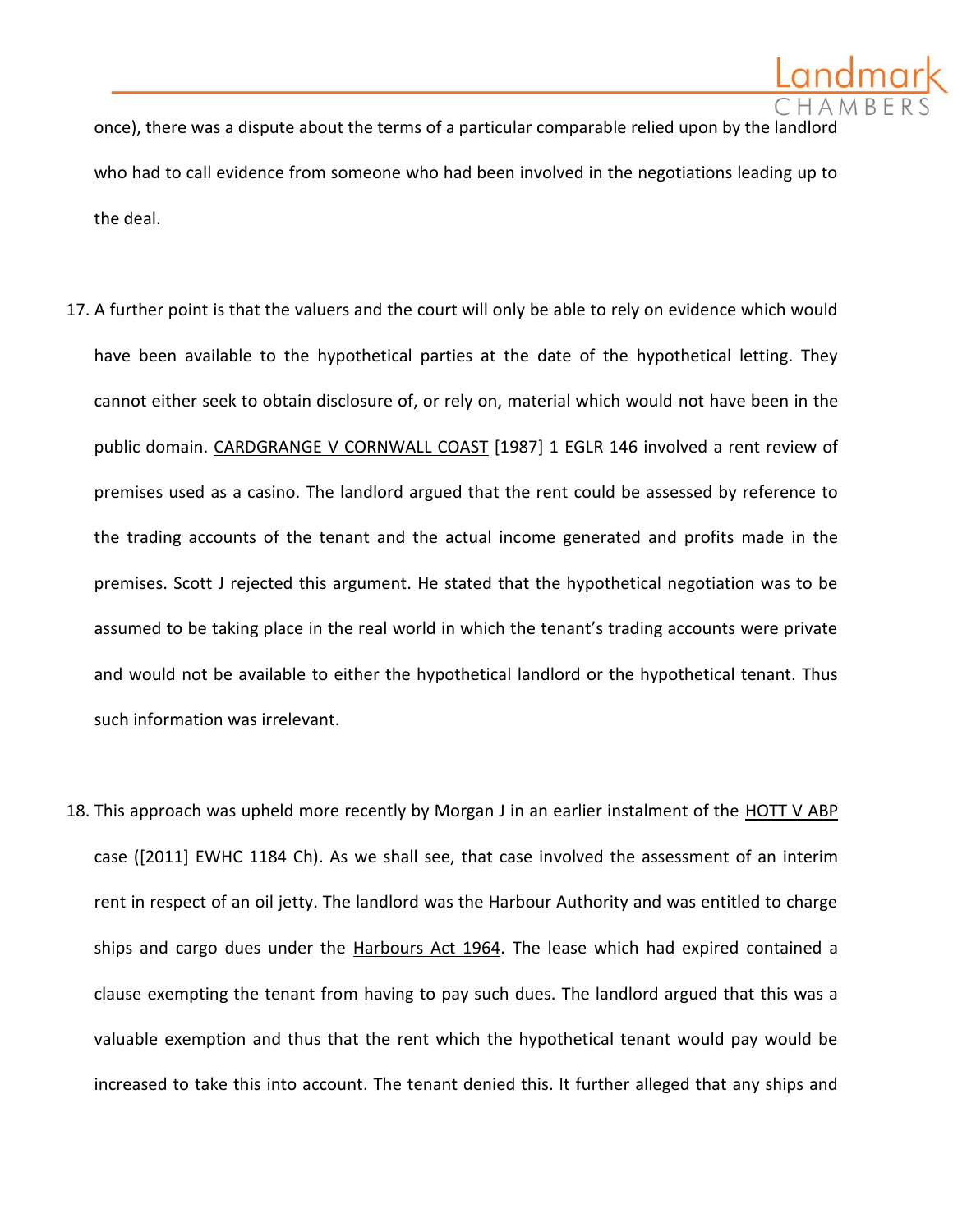

cargo dues which would otherwise be chargeable would be calculated by reference to landlord's costs of running the harbour. In advance of the hearing, the tenant sought disclosure of information about the landlord's costs. Morgan J rejected this application. Following Cardgrange and the House of Lords case of LYNALL V IRC [1972] AC 680, he held that the information was irrelevant as there was no reason to suppose that the hypothetical tenant negotiating the amount of rent would be aware of it. The authorities established that:

*"when one carries out an open market valuation of an asset, one can take into account information which would be available in the open market to the notional purchaser but one cannot take into account information which would not be so available."*

- 19. Finally it is worth noting that there may be the odd case where the type of premises is so unusual there is no comparable evidence. In such cases the valuers have to rely on other methods of valuation.
- 20. One such case was the HOTT case. As I have stated, this involved the determination of an interim rent for an oil jetty. Oil jetties are not that common and leases of oil jetties are even less common. Although there was one other oil jetty in the UK which had been leased, the valuers on both sides accepted that there was, effectively, no market and no comparable evidence. They both agreed that the only appropriate valuation method to adopt was the Depreciated Replacement Cost (or DRC) method. This is the subject of some RICS Guidance which was discussed in the judgment of Sales J. This is a method for ascribing a capital value to an asset. It is based on the economic theory of substitution. The theory is that the hypothetical buyer (or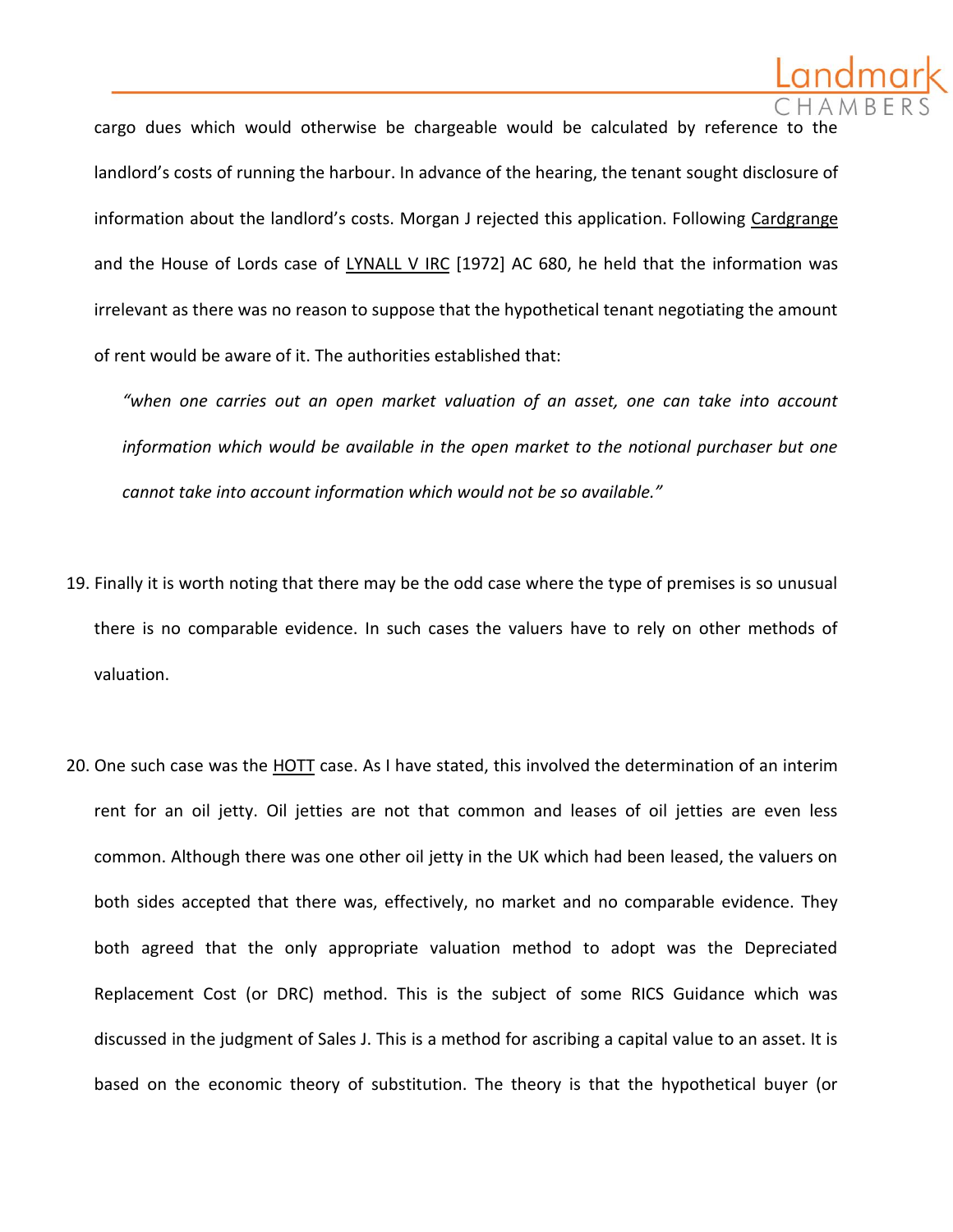lessee) of the asset will not pay more to acquire (or rent) it than the cost of acquiring ar equivalent new one. Thus one starts with the cost of constructing a modern equivalent of the asset to be valued. One then devalues it by a percentage to take into account the age of the current asset (a depreciation allowance). This gives you a capital value of the present asset. In addition, one then has to devalue this figure to arrive at an annual rental sum. In the HOTT case the depreciation allowance was agreed at 40%. However there were disagreements as to: the nature and cost of the modern equivalent asset and the percentage applicable to derive an annual rental figure.

21. I don't suppose that the discussion on these topics in the judgment of Sales J will have any impact on future cases being very much related to the unusual facts of that case. However if you want to wile away an hour or two the judgment contains an interesting discussion of certain of the more obscure corners of property valuation.

#### Disregards

22. As set out above, in all but licensed premises, there are three express disregards set out in section 34. Those in section 34 (1)(a) and (b) are clear cut and cause little controversy in practice. They are, to recap, as follows:

> *"(a) any effect on rent of the fact that the tenant has or his predecessors in title have been in occupation of the holding,*

> *(b) any goodwill attached to the holding by reason of the carrying on thereat of the business of the tenant (whether by him or by a predecessor of his in that business"*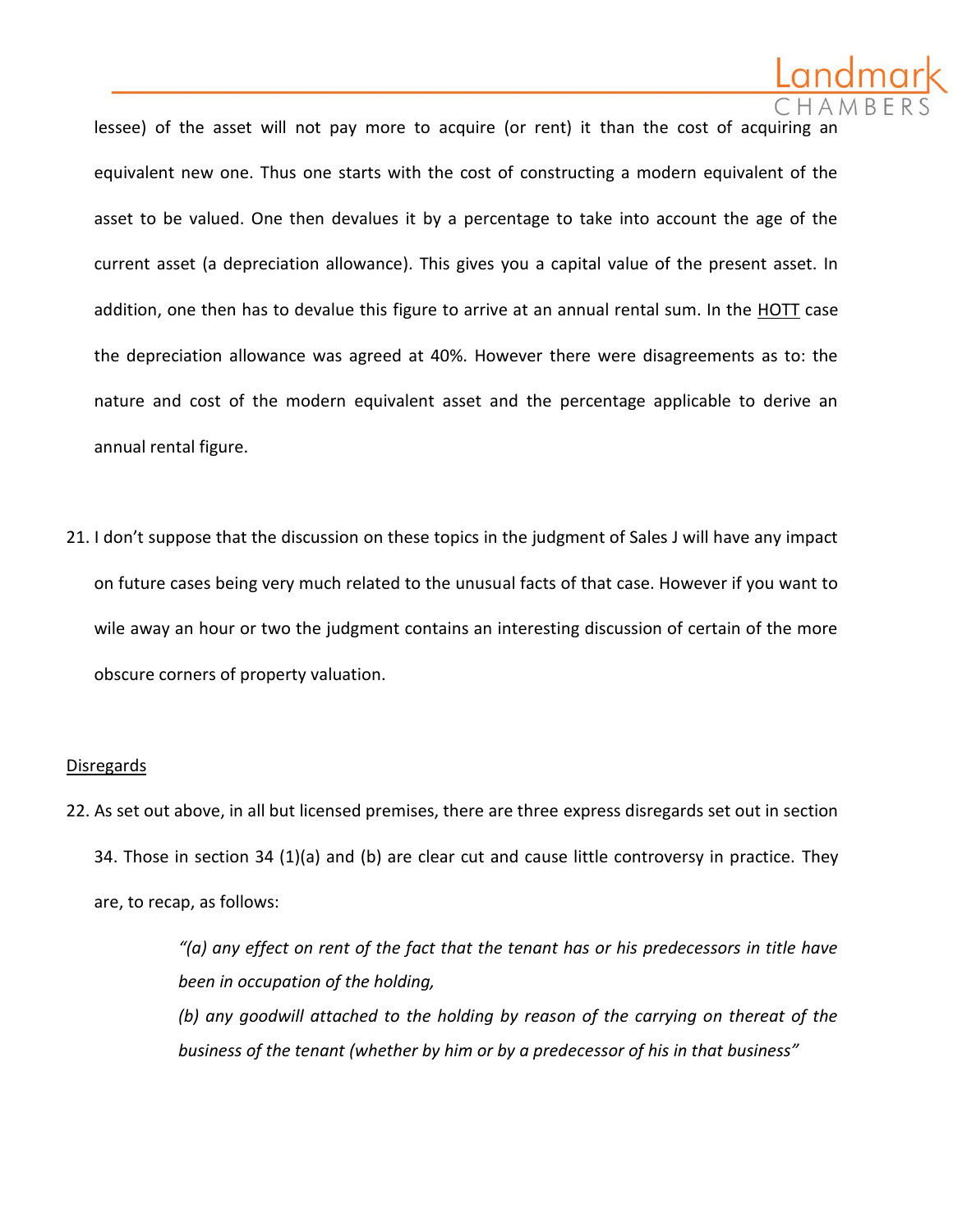

24. So far as the disregard of improvements in subsection (c) is concerned, this applies to:

- (i) An improvement:
- (ii) Carried out by the tenant or by someone who was the tenant at the time;
- (iii) During the current tenancy or (if during a previous tenancy) not more than 21 years before the application to the court;
- (iv) Otherwise than in pursuance of an obligation to the immediate landlord.
- 25. There is no definition of "improvement" but the case law under section 19(2) of the Landlord and

Tenat Act 1927 would indicate that an improvement is a physical alteration which improves the premises from the tenant's point of view.

- 26. There are two further interesting points.
- 27. The first is that, following the **HOTT** case there now appear to be three conceptually separate, but potentially overlapping, classes of items the presence of which has to be disregarded on an assessment of the market rent under section 34. These are:
	- (i) Improvements within the statutory definition in section 34 above;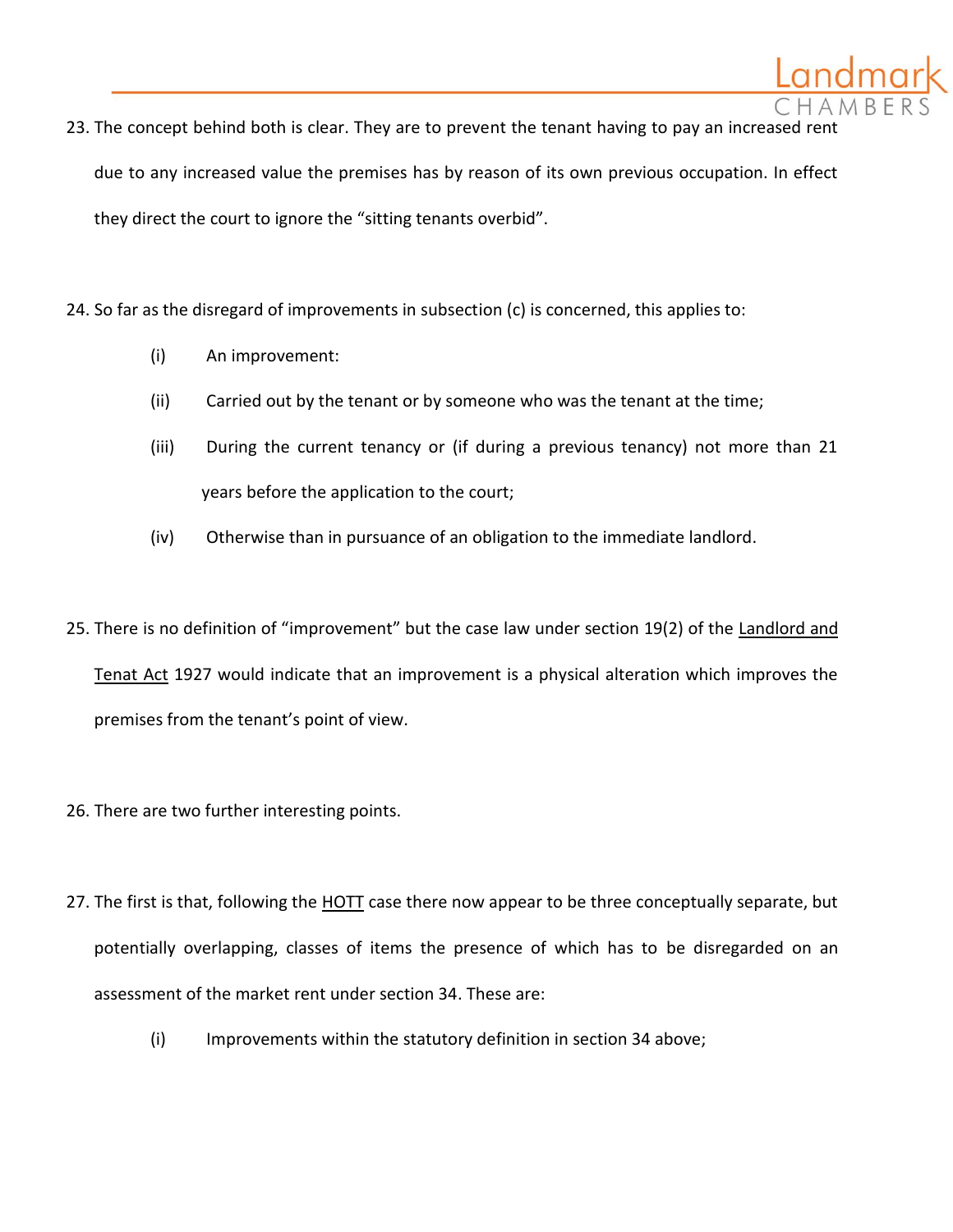- (ii) Tenants fixtures which are "those fixtures which the tenant himself fixed into the premises for the purpose of his trade…but which do not become part of the structure itself" (per Lord Denning in NZ GOVNT. CORP. V HM&S [1982] 1 QB 1145) and which the tenant has a right at common law to remove. In the NZ GOVNT case the Court of Appeal made it clear that section 34 of the 1954 act applied to items which were otherwise landlord's fixtures and that items which were tenants fixtures were ignored in fixing the market rent at common law in any event.
- (iii) Items which the tenant has a contractual right to remove. In his judgment in the HOTT case Sales J holds that, whatever their status otherwise, any item which the tenant has a contractual right to remove set out in the lease, is separately to be disregarded in calculating the market rent.
- 28. Of course the principle behind each of these disregards is the same: the tenant should not have to pay an increased rent which results from works which he himself has carried out to the premises at his own cost.
- 29. A more interesting question is exactly how one gives effect to these disregards. In particular does one value the premises as if they were not there or does one assume that they are present (as they are in reality) but discount the rent to account for the fact that the tenant is beneficially using the premises but should not have to pay for the benefit of his own works. In other words: does one disregard the existence or simply the rental value of the improvements? The point has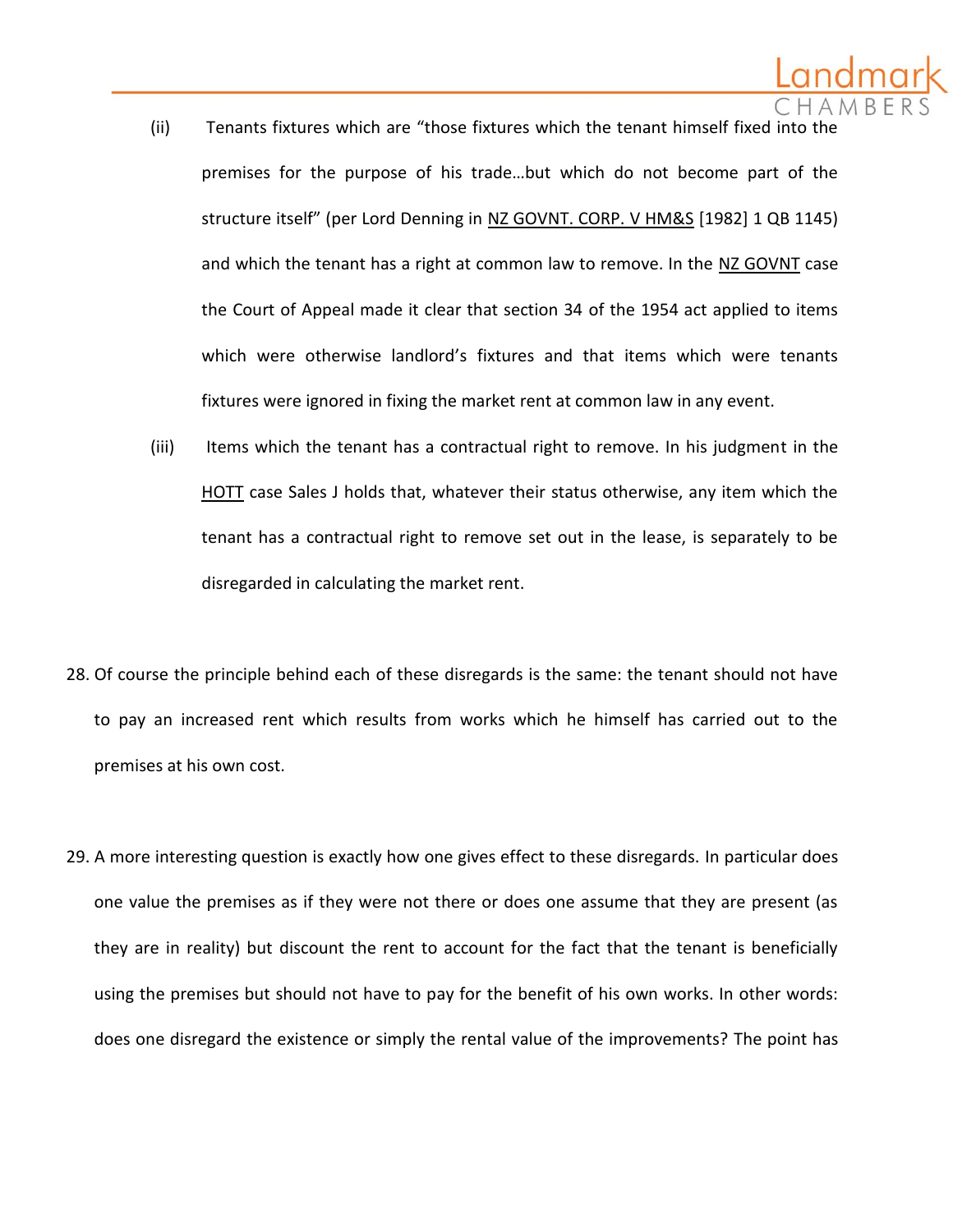been touched on by Forbes J in the case of G.R.E.A. V WILLIAMS [1979] 1 EGLR 121 which was rent review case. He said (at 122L):

> *"[the intention of the parties was that] the rental equivalent of the tenant's works was to be eliminated from the rent to be agreed at the reviews. In approaching any valuation here the valuers must use some method of valuation which carries out the intention of the parties that the rent payable to the landlord should keep pace with inflation and that from such rent should be eliminated the rental equivalent (itself affected by inflation) of the tenant's works."*

And:

*"To value premises by assuming that the tenant must pay for the improvements at the time of the review is to disregard the existence of the improvements and not necessarily their rental value."* (emphasis in original)

He emphasised that, ultimately, it was a matter of valuation evidence.

- 30. In most cases it will not matter. If a tenant has installed partitioning or air conditioning or heating which has to be disregarded, the valuers will be able to find comparable properties which have similarly been let without those items.
- 31. However occasionally acute problems arise. One returns (almost inevitably in this paper) to the HOTT case.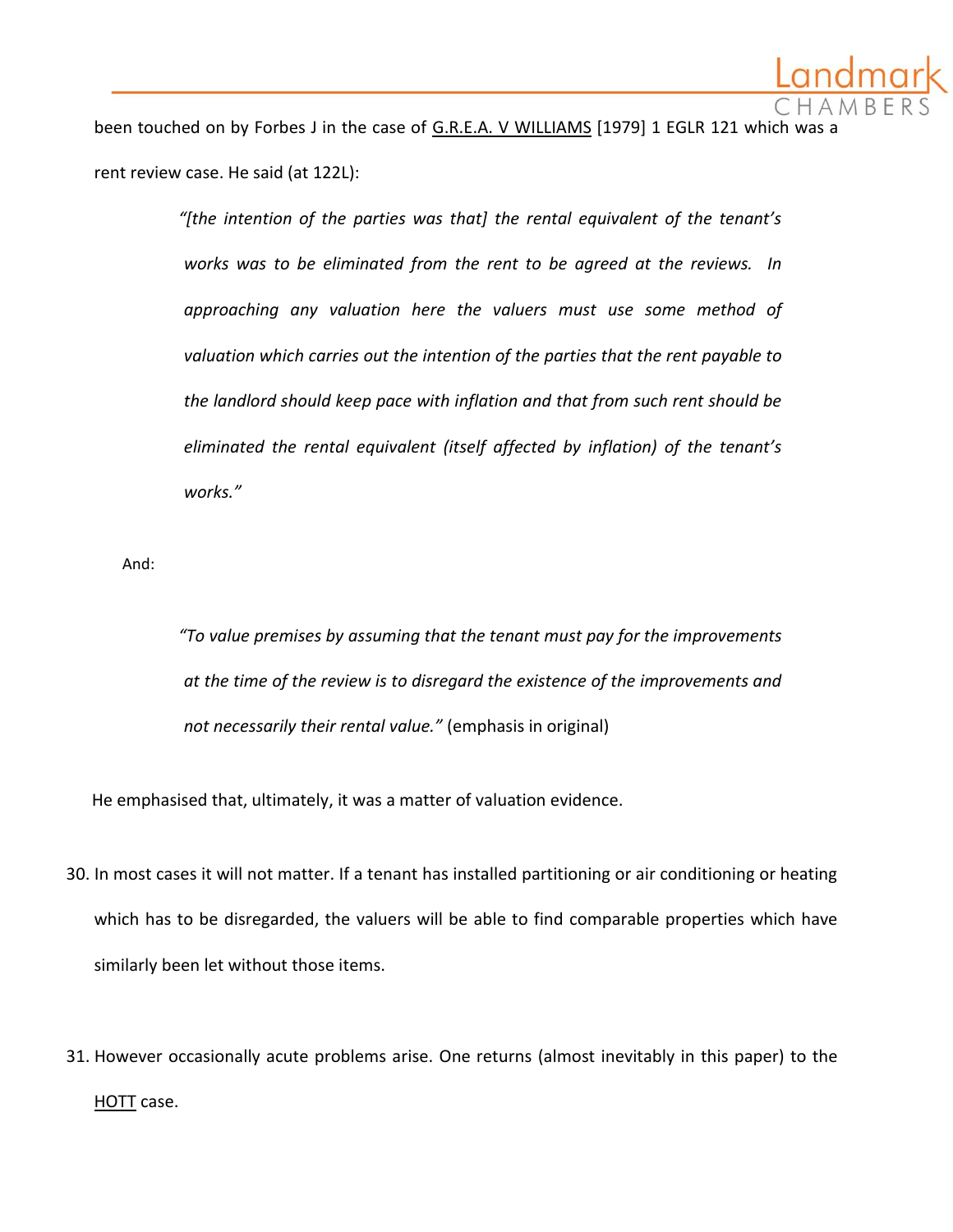

- 32. As set out already, that case involved a lease for a term of 40 years of an oil jetty in Immingham. The lease was granted in 1970 and expired (as the judge held) on  $1<sup>st</sup>$  January 2010. As eventually constructed, the jetty consisted of two elements:
	- (i) the concrete and steel jetty structure which had been constructed by the landlord prior to the grant of the lease and at its cost; and
	- (ii) the system of pipes pumps and valves attached to that structure by which oil was discharged from or pumped into ships and which had been constructed by the tenant at its own cost prior to the grant of the lease and pursuant to an agreement to do so with the landlord.

As the Judge noted, neither element was economically valuable without the other. Under the terms of the lease, the equipment installed by the tenant expressly became part of the demised premises. However, the tenant had an express right under the lease to remove the equipment which it has installed at the end of the term. The Judge held therefore that the rental value of the tenant's equipment had to be disregarded for the purposes of assessing the rent.

33. However that left a problem. The tenant asserted that, as one had to disregard the tenants equipment, what had to be valued for the purposes of assessing the interim rent was in effect a bare jetty. One had to disregard the presence of the equipment. As such the assessed rent was in fact lower than the passing rent as one had to assume that the hypothetical willing tenant would have to re-equip the jetty and this was not something any sensible tenant would do given the yearly tenancy assumption. This was of course despite the fact that, in reality during the relevant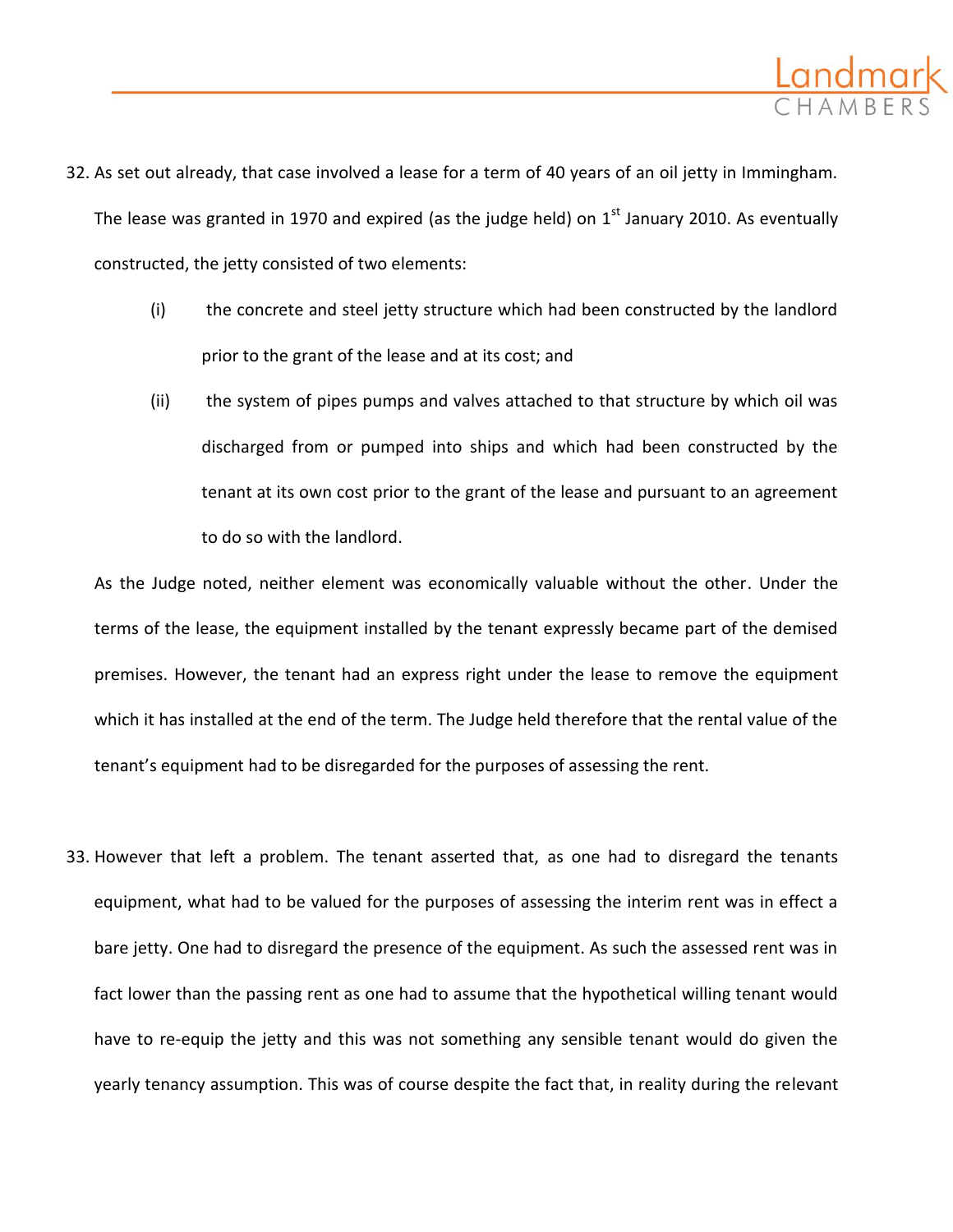

#### **INTERIM RENT**

- 34. Interim rent is a creature of statute. It was originally introduced as section 24A of the 1954 Act by the Law of Property Act 1969 and subsequently amended to encompass the present sections 24A to 24D by the Regulatory Reform (Business Tenancies) (England and Wales) Order 2003.
- 35. The purpose behind its original introduction is tolerably clear and was explained by Nourse LJ in the case of CABTELL V FOLLETT [1987] 2 EGLR 88 as follows:

*"By 1969 it had been demonstrated that a tenant, in times of inflation, could readily spin out the steps prescribed by the 1954 Act and the rules of court, so as unfairly to prolong the continuation of the old rent under section 24. The defeat of such practices was the primary legislative purpose of section 24A"*.

- 36. However, if the original basic intention was clear, the statutory language implementing it is much less clear.
- 37. Following the amendments made in 2003, there are now in effect two regimes for interim rent: section 24C and section 24D.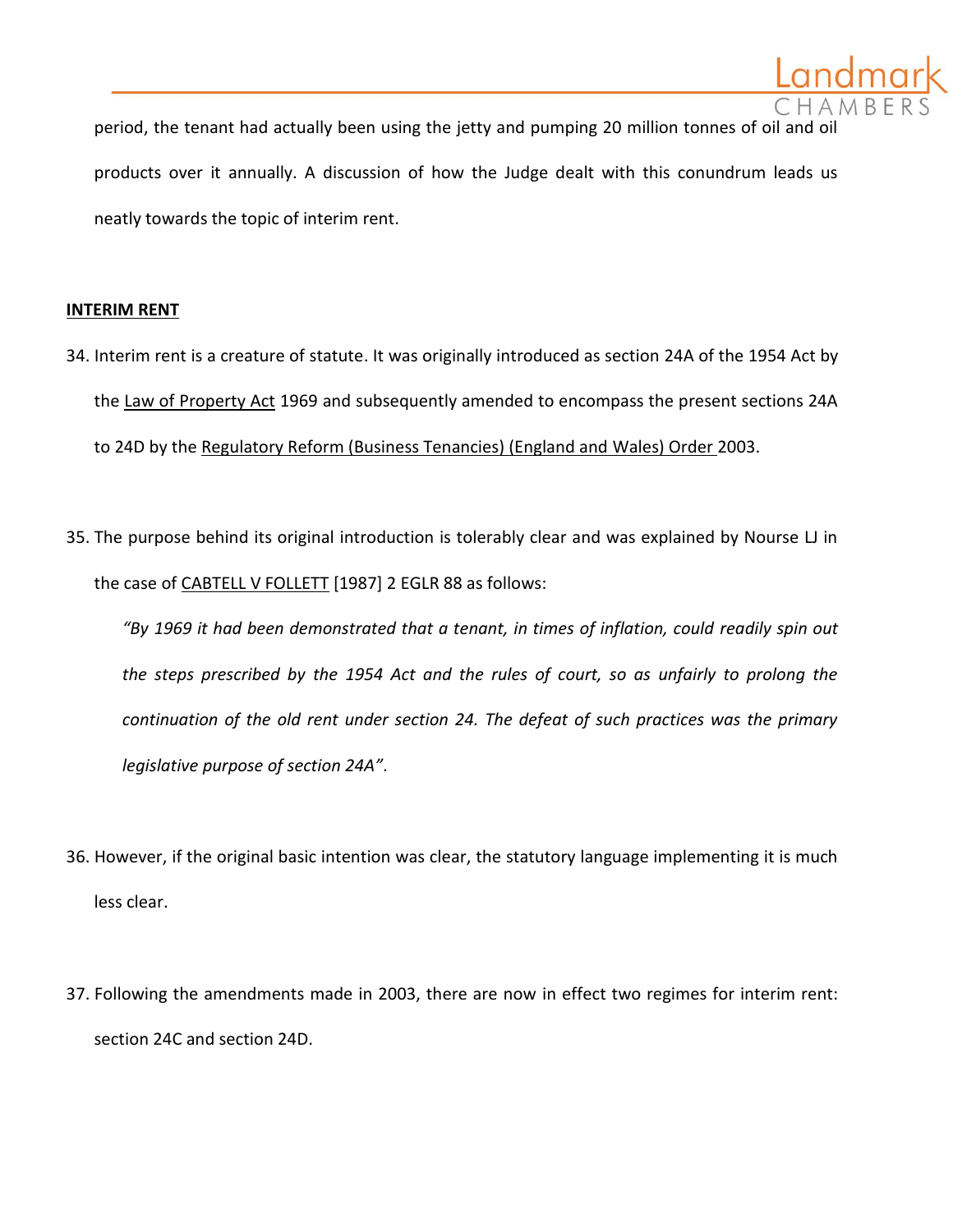

*"the tenant is to pay while the tenancy ("the relevant tenancy") continues by virtue of section 24 of this Act"*.

39. Section 24B defines the date from which the interim rent is payable as either:

- (i) the earliest date of termination which could have been specified in the landlords section 25 notice; or
- (ii) the earliest date that could have been specified in the tenants section 26 request as the date from which the new tenancy is to begin.

40. The regime under section 24C applies if, and only if, a number of conditions are fulfilled:

- (i) The landlord has served a section 25 notice indicating that he will not oppose the grant of a new tenancy: and
- (ii) The tenant is in occupation of the whole of the property demised in the relevant tenancy;

# Alternatively:

- (iii) The tenant has served a request under section 26 at a time when he is in occupation of the whole of the property comprised in the relevant tenancy; and
- (iv) The landlord has not given notice that he will oppose the grant of a new tenancy under section 26 (6);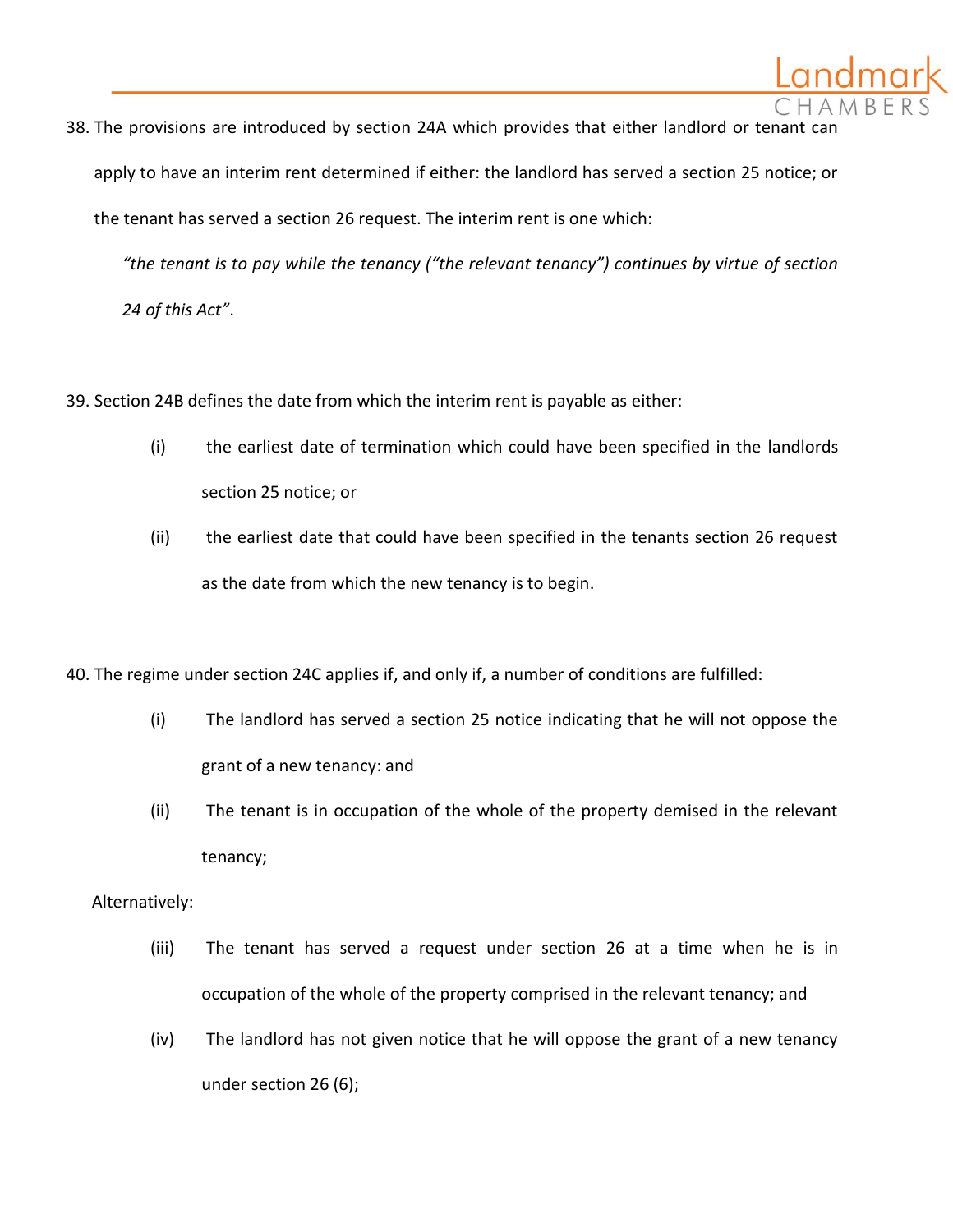And in either case

- (v) The Landlord grants a new tenancy of the whole of the property comprised in the relevant lease (following agreement or order).
- 41. Thus section 24C effectively only applies to unopposed renewals of the whole of the premises originally demised.
- 42. In such cases the interim rent is the same as the rent payable at the commencement of the new tenancy (section 24C(2)) save in two exceptional circumstances. These are set out in section  $24C(3)$  and  $(4)$  as follows:
	- *"Subsection (2) above does not apply where–*

*(a) the landlord or the tenant shows to the satisfaction of the court that the interim rent under that subsection differs substantially from the relevant rent; or (b) the landlord or the tenant shows to the satisfaction of the court that the terms of the new tenancy differ from the terms of the relevant tenancy to such an extent that the interim rent under that subsection is substantially different from the rent which (in default of such agreement) the court would have determined under [section 34](http://login.westlaw.co.uk/maf/wluk/app/document?src=doc&linktype=ref&&context=5&crumb-action=replace&docguid=I6A357F00E44811DA8D70A0E70A78ED65) of this Act to be payable under a tenancy which commenced on the same day as the new tenancy and whose other terms were the same as the relevant tenancy.*

*(4) In this section "the relevant rent" means the rent which (in default of agreement between the landlord and the tenant) the court would have determined under section 34 of this Act to be payable under the new tenancy if the new tenancy had commenced on the appropriate date (within the meaning of [section 24B](http://login.westlaw.co.uk/maf/wluk/app/document?src=doc&linktype=ref&&context=5&crumb-action=replace&docguid=I6A26D900E44811DA8D70A0E70A78ED65) of this Act)."*

43. This rather convoluted drafting is intended to allow the court to assess an interim rent different

from the rent agreed or assessed under the new lease basically where either:

(i) There has been such a great delay between the service of the notice and the grant

of the new tenancy that it would be unjust for the tenant to have to pay the newly

agreed or assessed rent for the entirety of the interim rent period; or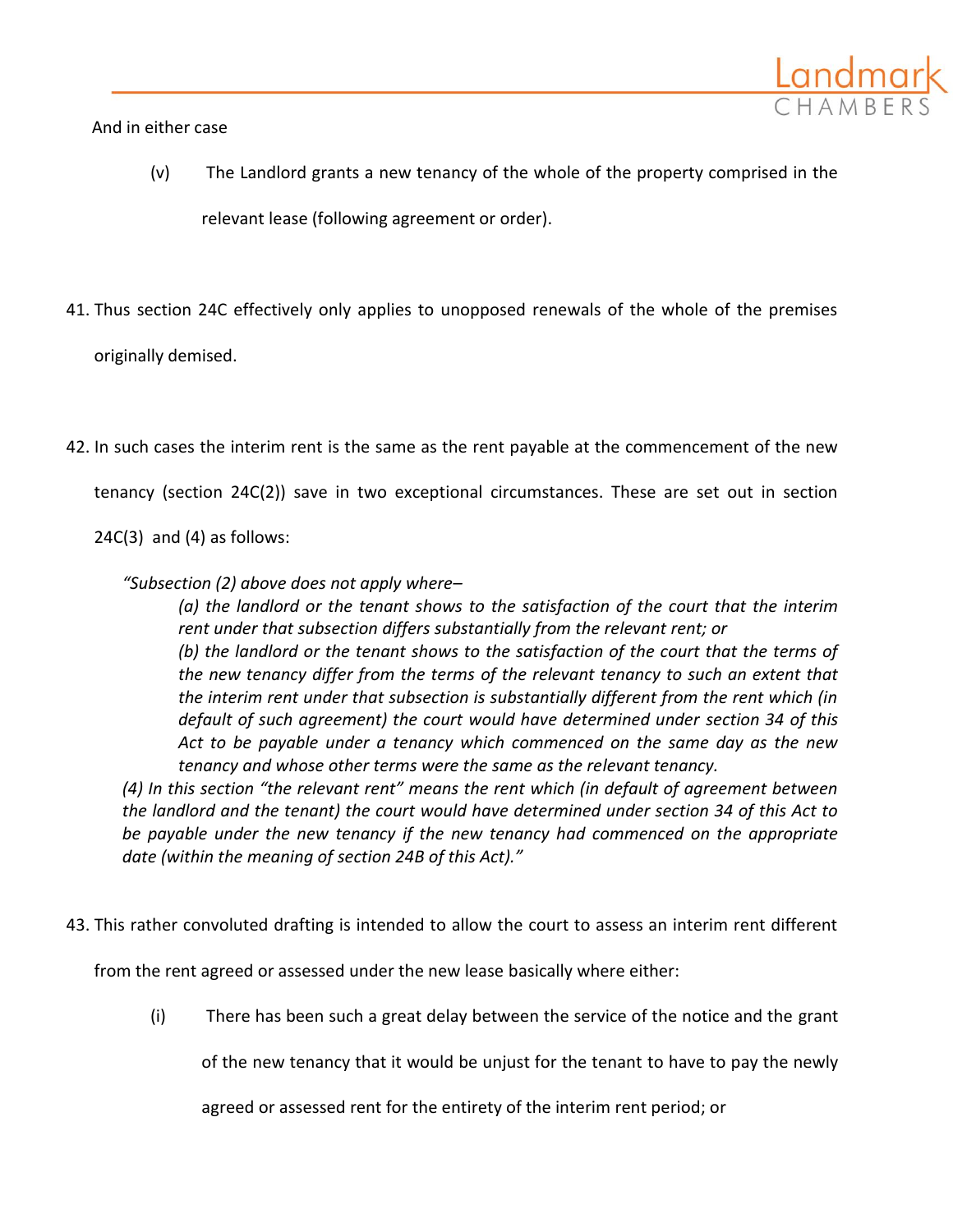- (ii) There is such a difference between the original terms and the newly agreed terms that it would be unjust (to one or other party) for the rent payable at the commencement of the new lease to be that payable while the old lease continued.
- 44. In any other case the regime under section 24D applies. This is very similar to the original section

24A as introduced by the 1969 act. The current provision provides as follows:

(i) 24D(1) provides:

*"The interim rent in a case where section 24C of this Act does not apply is the rent which it is reasonable for the tenant to pay while the relevant tenancy continues by virtue of section 24 of this Act."* 

(ii) s. 24D(2) provides:

*"In determining the interim rent under subsection (1) above the court shall have regard–*

- *(a) to the rent payable under the terms of the relevant tenancy; and*
- *(b) to the rent payable under any sub-tenancy of part of the property comprised in the relevant tenancy*

*but otherwise subsections (1) and (2) of section 34 of this Act shall apply to the determination as they would apply to the determination of a rent under that section if a new tenancy from year to year of the whole of the property comprised in the relevant tenancy were granted to the tenant by order of the court."*

- (iii) As a reminder s. 34(1) provides:
	- *"(1) The rent payable under a tenancy granted by order of the court under this Part of this Act shall be such as may be agreed between the landlord and the tenant or as, in default of such agreement, may be determined by the court to be that at which, having regard to the terms of the tenancy (other than those relating to rent), the holding might reasonably be expected to be*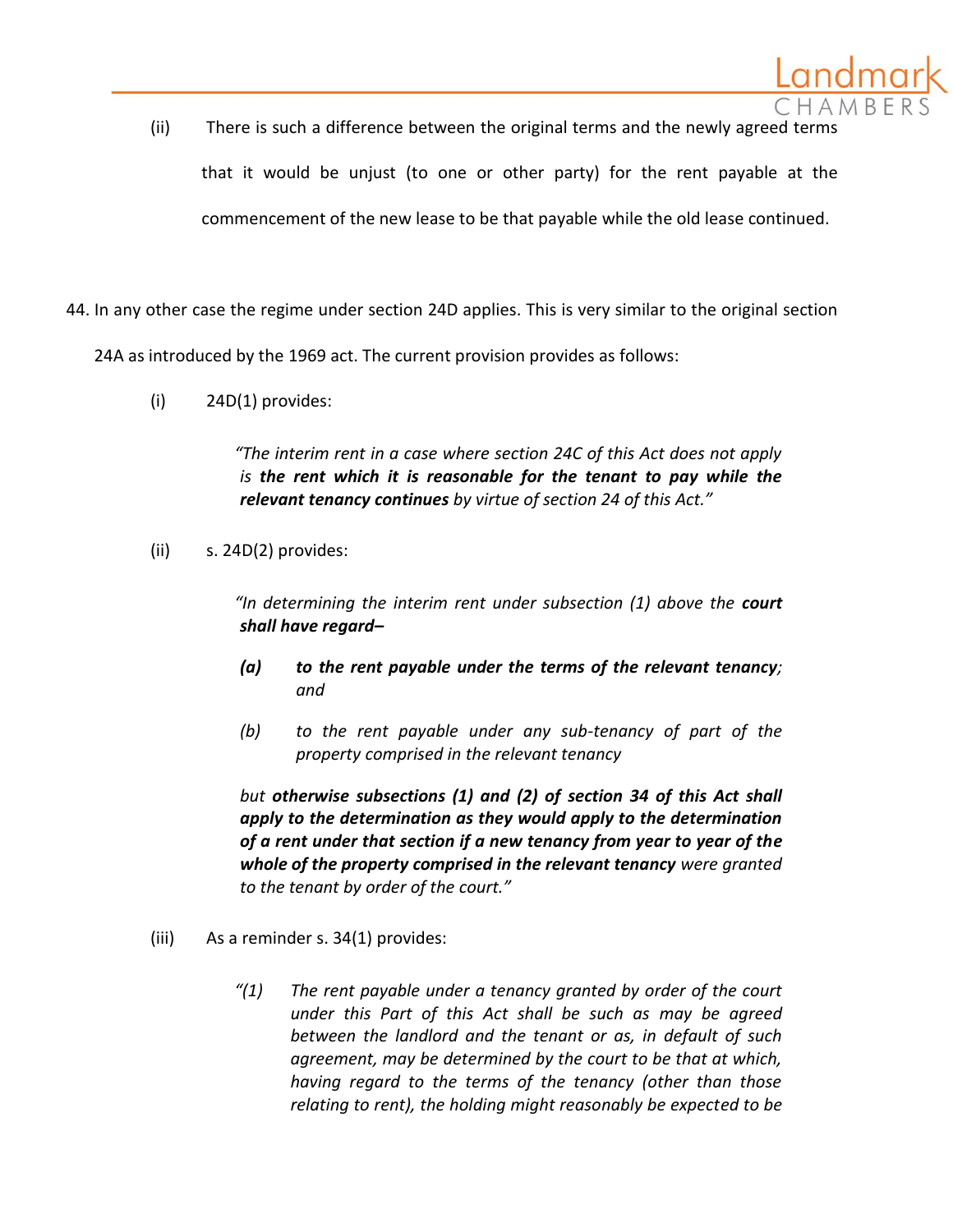let in the open market by a willing lessor, there being *disregarded…"*

(emphasis added).

- 45. It is the interrelationship between the three highlighted elements which has caused conceptual and occasionally practical difficulty. The original s. 24A was described as "somewhat obscure" (per Stamp J in REGIS PROPERTY V LEWIS & PEAT [1970] Ch 695 (at 698) and Megarry J in ENGLISH EXPORTERS V ELDONWALL [1973] 1 Ch 415 (at 428)), "extremely difficult to construe and apply" (per Goff LJ in FAWKE V VISCOUNT CHELSEA [1979] 1 EGLR 89 (at 91)) and "notoriously difficult" (per Stephenson LJ in HALBERSTAM V TANDALCO [1985] 1 EGLR 90 (at 92)).
- 46. A further difficulty is caused by the reference to rent being assessed on the basis of the tenancy from year to year. Whereas some premises (such as shop premises) may occasionally (or frequently even) be let on tenancies from year to year, most commercial property is not let for such a term as it suits neither landlord not tenant. Thus the valuer assessing the interim rent normally has difficulty finding any comparable evidence.

47. As Sales J set out in the HOTT case, there are three elements of the statutory definition:

- (i) The rent which it is reasonable for the tenant to pay (section  $24D(1)$ );
- (ii) The injunction to have regard to the rent payable under the current tenancy (section 24D(2)(a)); and
- (iii) The market rent assessed under section 34 on the basis of a yearly tenancy.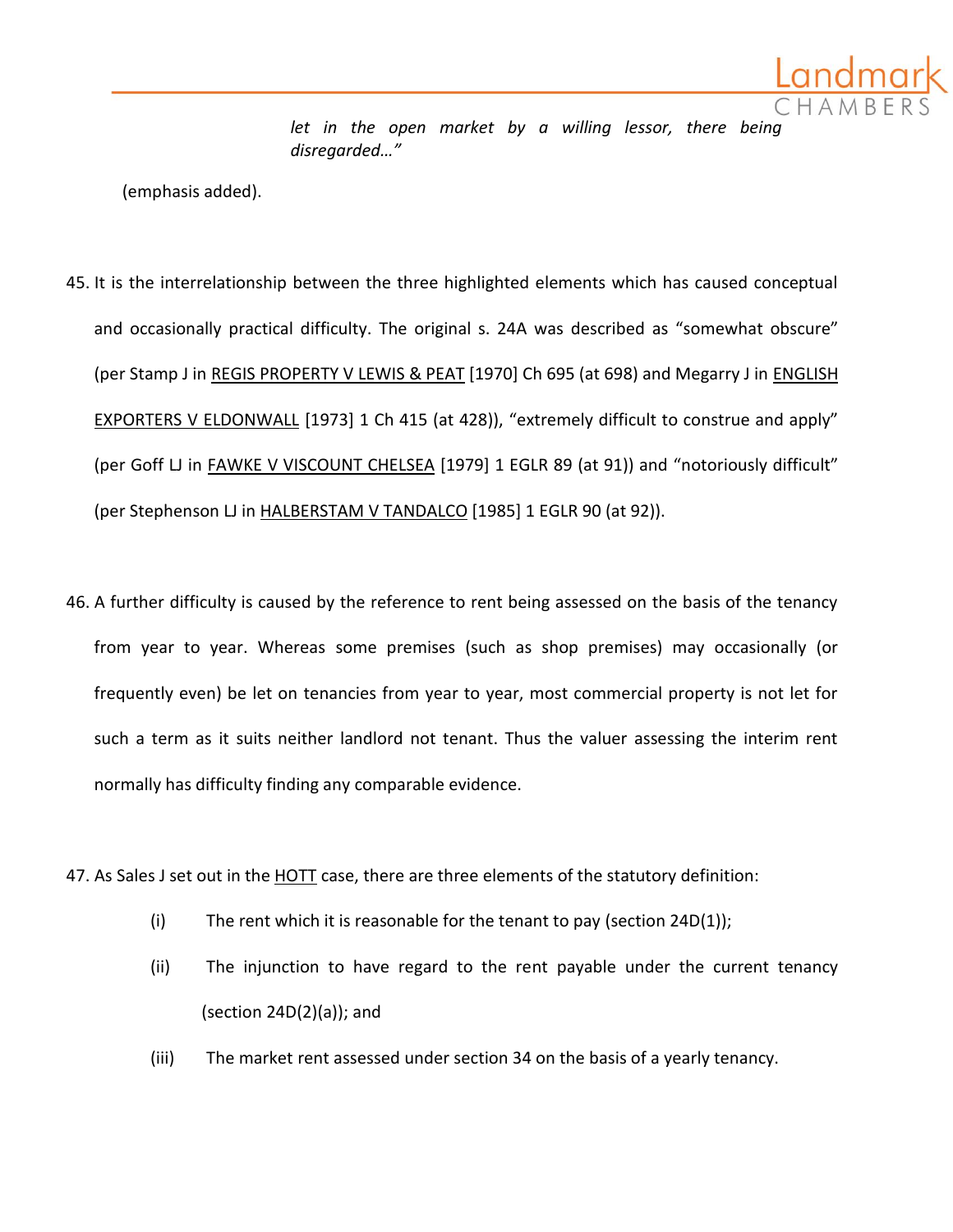

*"…recognised that, while inflation benefits the tenant during the currency of a lease at an uninflated rent, it exposes him to an inordinate shock if its consequences are visited on him in full directly the lease has determined. The legislative purpose of the requirement that regard should be had to the old rent was, where appropriate, to cushion the tenant against that shock… the purpose of the requirement is, where appropriate, to cushion the tenant against the shock which I have described…"*

- 49. This was the accepted view until two recent cases. It was no doubt an adequate explanation in times of non-stop rent inflation.
- 50. In NEALE V WITNEY ELECTRIC THEATRE [2011] EWCA Civ 1032, however, the court was concerned with an assessment of interim rent under section 24D of premises used as nightclub. The passing rent under the relevant tenancy was £43,000 per annum. The judge had held that the section 34 market rent under a tenancy from year to year would have been lower by some 25%. Nevertheless he awarded an interim rent as the same level as the passing rent. The (by now former) tenant appealed and relied on ELDONWALL and CABTELL to make the submission that the reference to the passing rent was intended to benefit the tenant by allowing a cushion if necessary and that the judge should have awarded the much lower yearly tenancy market rent figure.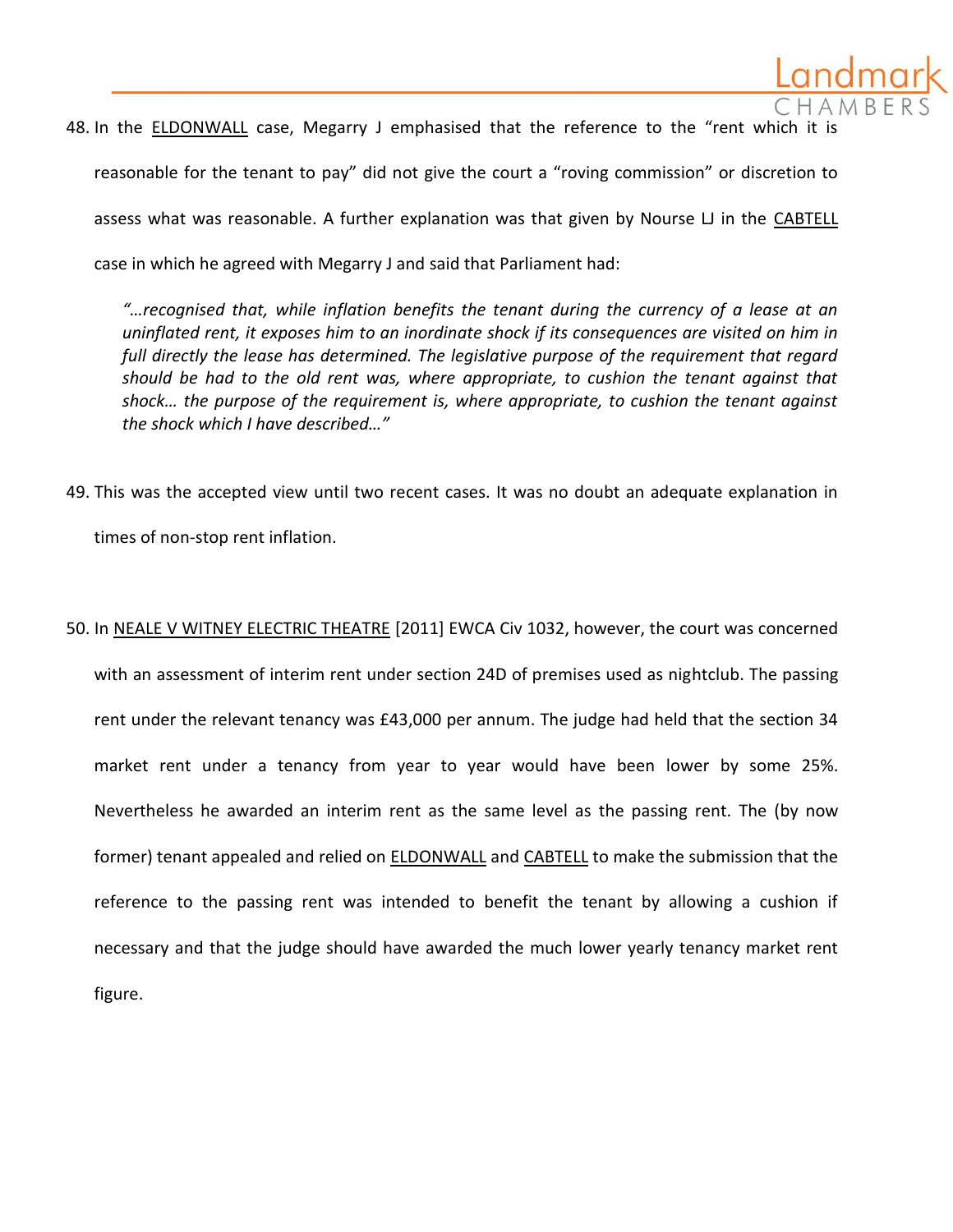- 51. The Court of Appeal dismissed the appeal. Laws LJ described the assessment of "the rent which is reasonable for the tenant to pay" in section 24D(1) as *"the overriding provision"*. Etherton LJ stated that, at least in that case, the judge was exercising *"a broad discretion to fix what he considered as a reasonable rent"*.
- 52. The dicta in this case were applied and amplified by Sales J in the HOTT case. I have already stated the facts. On the question of interim rent the parties adopted starkly divergent positions. The passing rent under the old lease was £4,045,244. This had not really been increased since 1995. The tenant asserted that the interim rent should be substantially less than this, a figure of £2,300,000. This was based on the fact that: one had to assess the rent of a bare jetty (without the tenant's equipment); one had to assess the open market rent on the basis of a tenancy from year to year (and no tenant would take such a tenancy and put new equipment onto the bare jetty). Alternatively the interim rent should be no more than the passing rent. The landlord submitted that the interim rent should be £24,903,000 which was the figure its valuer assessed as the open market rent for a fixed term tenancy of the jetty and the equipment less a 10% end allowance to take into account the yearly tenancy assumption.
- 53. The Judge carried out a careful deconstruction of the provisions of section 24D. He held that the *"governing obligation"* was that in section 24D(1), that is the rent which it was reasonable for the tenant to pay. It was the *"main guiding principle".* The other two elements fall to be read and applied in the light of that obligation. He described the tenant's position as *"utterly divorced from reality"*. The court was not compelled to value on the basis of a bare jetty particularly when in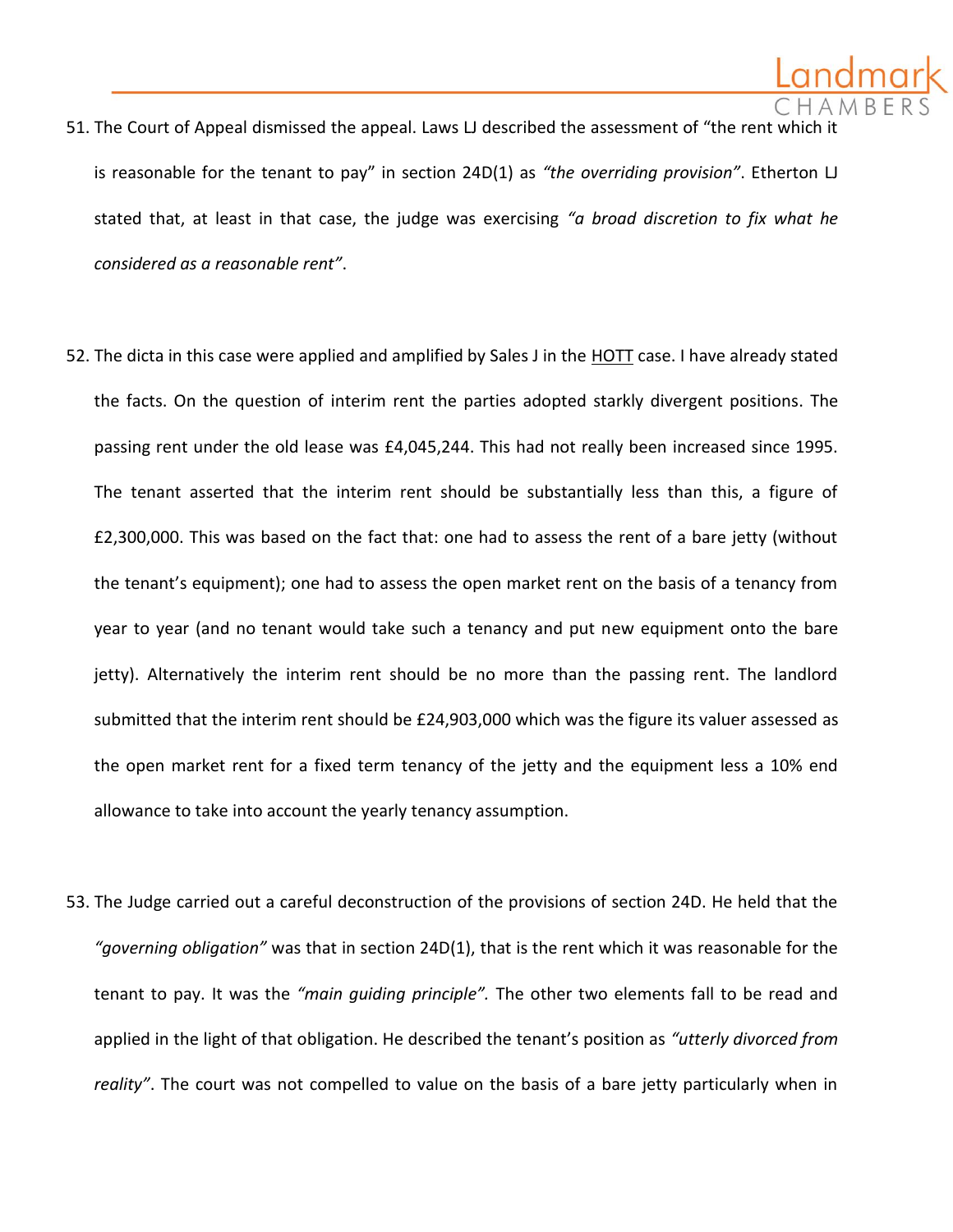

reality during the interim rent period the tenant had been making substantial use of a full operational jetty. He stated:

*"Where a tenant holds over in possession of premises by virtue of continuation of the relevant tenancy under the 1954 Act, the rent which it is reasonable for him to pay should be assessed in a practical and fair way, having regard to the actual circumstances which it is contemplated at the start of the interim rent period will apply during the period for which the rent is to be paid".*

- 54. It also seems to me that this is consistent with Parliamentary intention. It seems clear that the purpose behind the reference to a tenancy from year to year in the statutory formulation is simply to reflect the indeterminate and uncertain length of the tenant's holding over under s. 24. The tenant continues to enjoy exclusive possession of the premises as they are but the length of this occupation is uncertain until the renewal proceedings are finally determined: see *Law Commission Report No. 17* (1969) (at paras 24 and 25), *Law Commission Working Paper No. 111* (1988) (at 3.4.5) and *Law Commission Report No. 208* (1992) (at paras 2.68 to 2.70). The intention is not to give the tenant a windfall based on an assessment of rent which is wholly divorced from reality.
- 55. Having held that the tenants' equipment was to be disregarded, he applied the DRC valuation method and calculated the rent by devaluing the cost of construction of the jetty structure alone. However he agreed with the landlord that there would be an additional element in the rent to reflect the exemption from ships and cargo dues. In this sense he reflected the reality of a